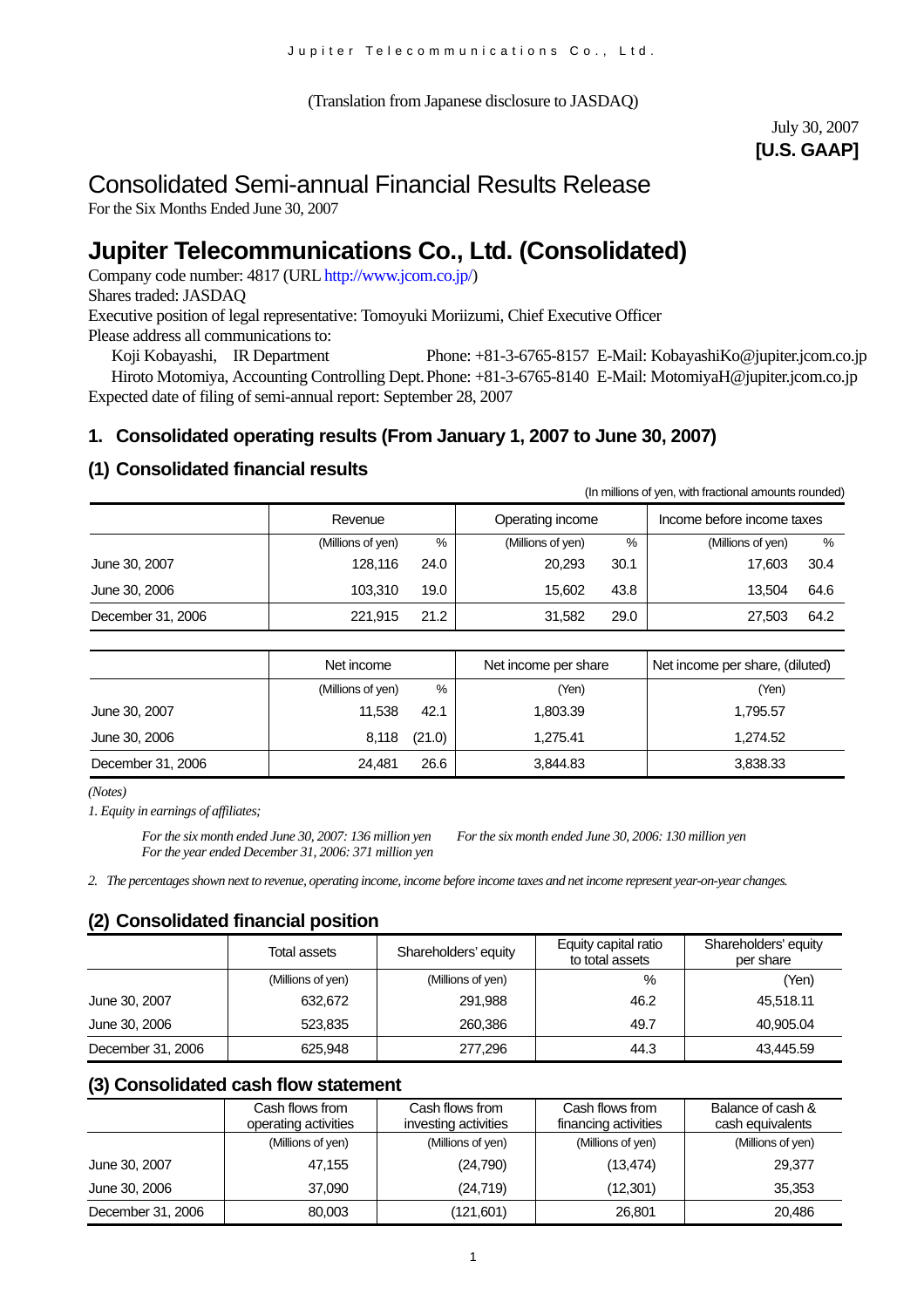## **2.Dividend information**

|                                 | Dividend per share (Yen) |        |       |  |  |  |
|---------------------------------|--------------------------|--------|-------|--|--|--|
|                                 | Interim                  | Annual | Total |  |  |  |
| December 31, 2007<br>(Actual)   |                          |        |       |  |  |  |
| December 31, 2007<br>(Forecast) |                          |        | 0.00  |  |  |  |

#### **3.Consolidated forecasts for December 2007 term (from January 1, 2007 to December 31, 2007)**

|        | Revenue           |         | Operating income  |                   | Income before<br>income taxes |      | Net income        |        | Net income<br>per share |
|--------|-------------------|---------|-------------------|-------------------|-------------------------------|------|-------------------|--------|-------------------------|
|        | (Millions of ven) | $(\% )$ | (Millions of yen) | $\frac{(9/6)}{2}$ | (Millions of yen)             | (%)  | (Millions of yen) | $(\%)$ | (Yen)                   |
| Annual | 263,000           | 18.5    | 37.500            | 18.7              | 31,000                        | 12.7 | 20,500            | (16.3) | 3.117.40                |

*(Notes)*

*1. The percentages shown next to revenue, operating income, income before income taxes and net income represent year-on-year changes* 

*2. Net income per share is updated since the Company is scheduled to issue 507,351 shares on September 1st, 2007. There are no other changes from the press release dated January 30, 2007.*

#### **4.Other information**

(1) Change of material subsidiaries : None

- (2) Change of accounting policy
- *1. Change in accounting methods in accordance with change in accounting policy : None*
- *2. Change in accounting methods other than above : None*

#### (3) Outstanding shares

*1. Number of outstanding shares at end of term (consolidated): As of June 30, 2007: 6,414,769 shares As of June 30, 2006: 6,365,629 shares As of December 31, 2006: 6,382,611 shares 2 Number of treasury stock: As of June 30, 2007: 0 shares As of June 30, 2006: 0 shares As of December 31, 2006: 0 shares* 

*(note) Regarding number of shares basis of per share data, pleas refer to page 15.*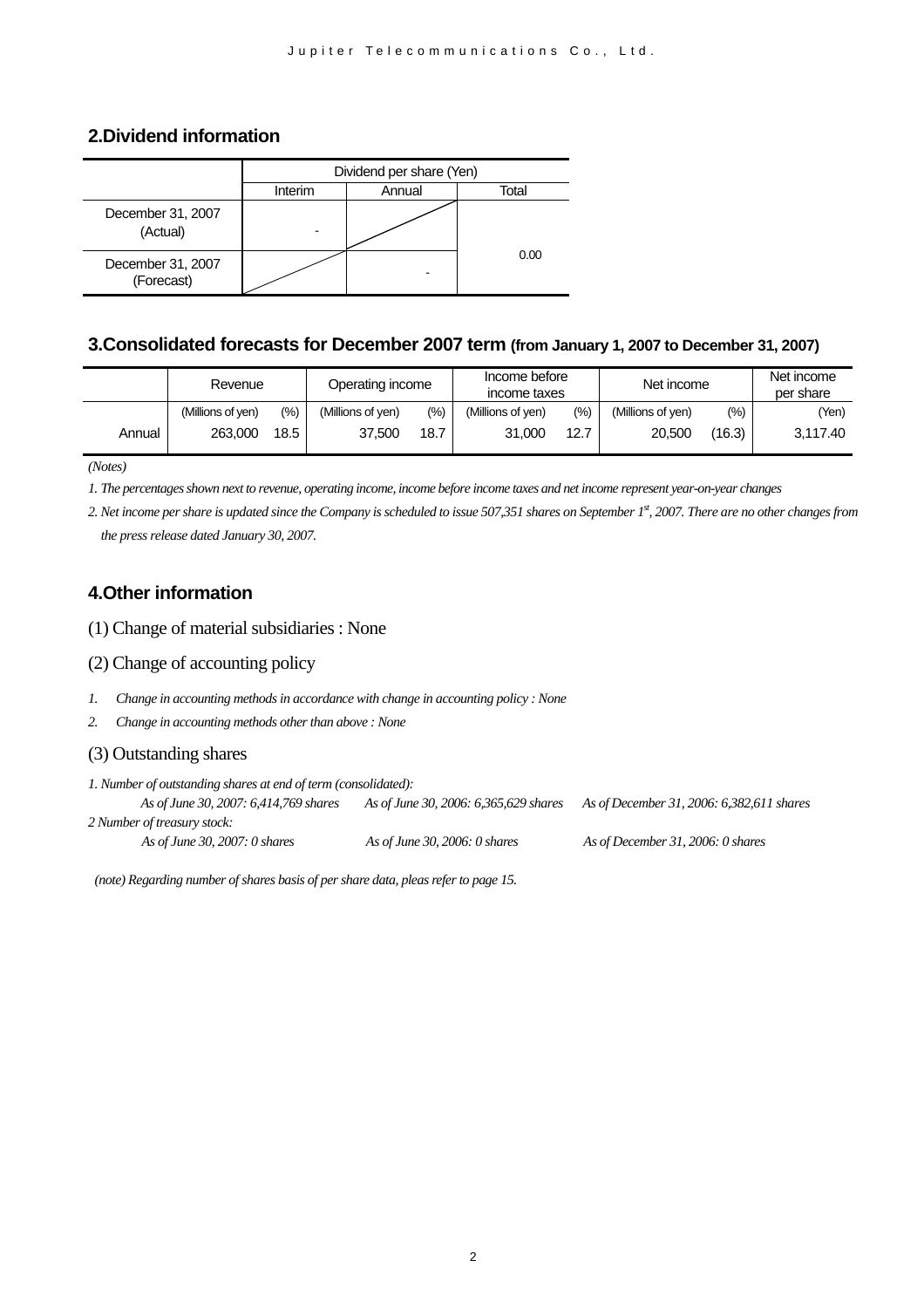# **(Ref) Parent Company Only [JAPANESE GAAP]**

# **1. Operating results (From January 1, 2007 to June 30, 2007)**

| <b>Financial results</b> | (In millions of yen, with fractional amounts rounded) |      |                   |         |                   |       |
|--------------------------|-------------------------------------------------------|------|-------------------|---------|-------------------|-------|
|                          | Revenue                                               |      | Operating income  |         | Ordinary income   |       |
|                          | (Millions of yen)                                     | (% ) | (Millions of yen) | $(\% )$ | (Millions of yen) | (%)   |
| June 30, 2007            | 49.566                                                | 4.9  | 2,866             | 464.4   | 3.097             | 32.7  |
| June 30, 2006            | 47.255                                                | 37.0 | 508               |         | 2,334             |       |
| December 31, 2006        | 100.288                                               | 33.7 | 4.326             | 242.2   | 6.625             | 214.2 |

|                   | Net income        |      | Net income per share |
|-------------------|-------------------|------|----------------------|
|                   | (Millions of yen) | (%)  | (yen)                |
| June 30, 2007     | 3,029             | 37.0 | 473.44               |
| June 30, 2006     | 2,210             |      | 347.23               |
| December 31, 2006 | 6.482             |      | 1,018.01             |

*The percentages shown next to revenue, operating income, ordinary income and net income represent year-on-year changes.*

**(2) Financial position** (In millions of yen, with fractional amounts rounded)

|                   | Total assets      | Net assets        | Equity capital ratio<br>to total assets | Net assets<br>per share |
|-------------------|-------------------|-------------------|-----------------------------------------|-------------------------|
|                   | (Millions of yen) | (Millions of yen) | (%)                                     | (Yen)                   |
| June 30, 2007     | 375,876           | 199.259           | 53.0                                    | 31,059.51               |
| June 30, 2006     | 322,032           | 188,027           | 58.4                                    | 29,537.89               |
| December 31, 2006 | 374,352           | 193,155           | 51.6                                    | 30,262.71               |

*(Notes) Stockholders' equity As of June 30, 2007 ¥199,256 million As of December 31, 2006 ¥188,027 million As of June 30, 2006 ¥193,155million*

#### (Cautionary note regarding future-related information)

The forecasts contained in this report have been prepared on the basis of information that is currently available. Because such estimates are inherently very uncertain, actual results may differ from the forecasts. The Company does not guarantee that it will achieve these estimated results and advises readers to refrain from depending solely on these forecasts. Readers should also note that the Company is under no obligation to revise this information on a regular basis.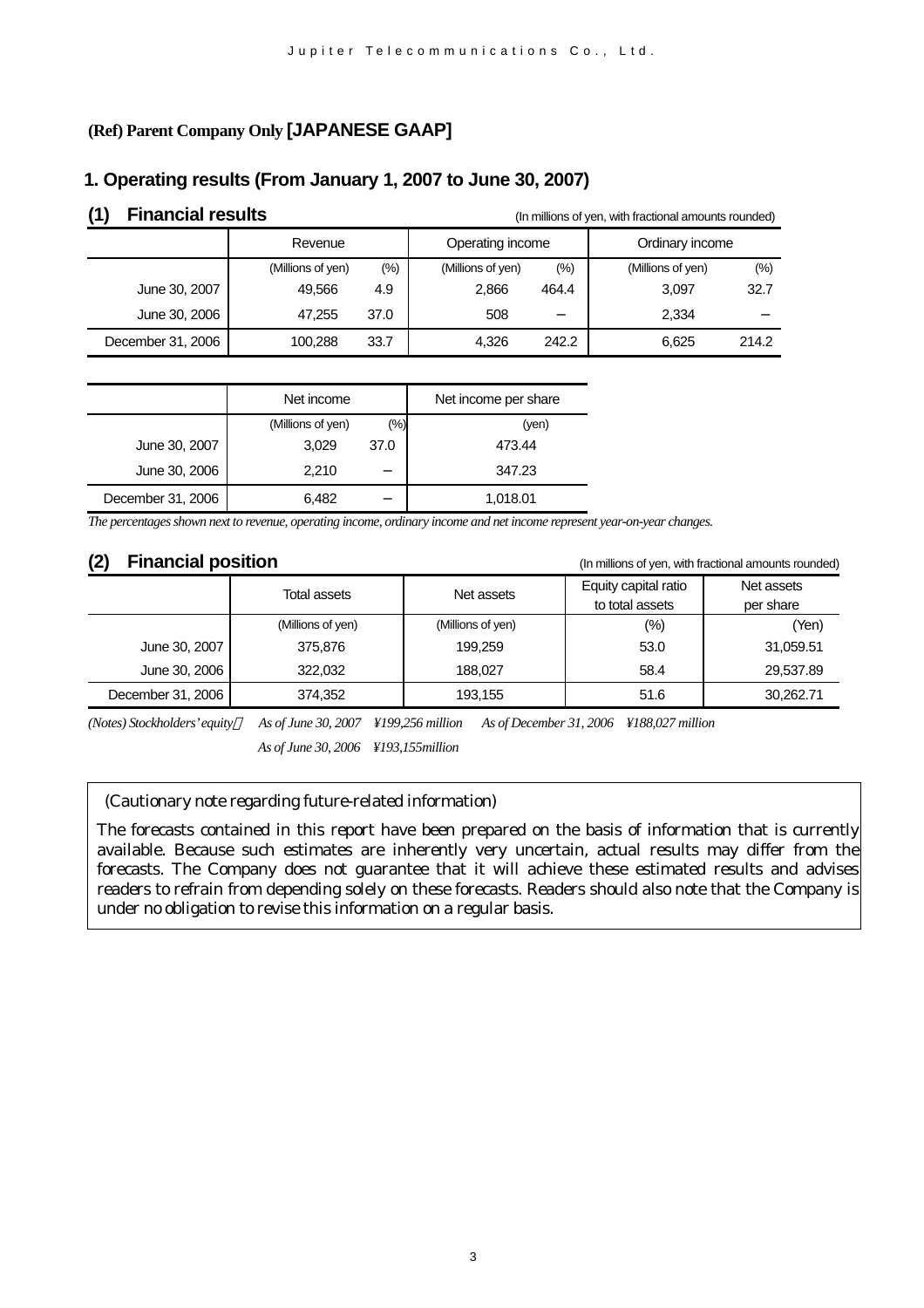# **1. Business Results**

## **(1) Analysis of Business Results**

#### **a. Business Results for the First Half of the Current Fiscal Year**

In the first-half year ended June 30, 2007, the Japanese economy displayed mild overall expansion, as consumer spending moved toward recovery and capital investment continued to increase.

The Jupiter Telecommunications Co., Ltd.'s consolidated group (J:COM Group) business environment was marked by increasing competition among telecommunications carriers, as the debate over integration of broadcasting and telecommunications intensified.

The J:COM Group addressed these circumstances by implementing programs to increase the number of subscribing households (expanding volume) and to achieve higher average monthly revenue per subscribing household (ARPU) (increasing value).

As part of its effort to expand volume, the J:COM Group has strengthened strategic sales channels for customer demographics where higher growth is expected, and now has approximately 2,000 direct sales representatives working to develop new customers and to enhance customer satisfaction.

In particular, an emphasis was given to increase subscriber numbers through the sale of bulk contracts for multiple dwelling units, a popular service that is a source of stable income for the J:COM Group. Moreover, we focused the marketing of "J:COM in the OFFICE", which packages telephony, high-speed Internet access, and mobile services, targeting approximately 200,000 small and medium-sized enterprises (SME) in an existing service areas. As a result, the number of subscribing households grew steadily during the first half-year period.

As part of its effort to increase value, the J:COM Group has sought to achieve growth in ARPU by (1) bundling its three services, J:COM TV (cable television), J:COM NET (high-speed Internet access), and J:COM PHONE (primary telephony), thereby increasing the number of services offered per subscribing households (bundle ratio) and by (2) improving the value of existing services we already offer.

In the cable television services, the J:COM Group endeavored to strengthen its channel lineup of digital services by introducing a total of four channels which includes basic and premium channels. In addition, we focused on encouraging new subscribers to digital services, and promoting a shift from analog to digital services among existing subscribers. As a result, the cable television digital migration rate (the percentage of CATV subscribing households who have digital CATV service) as of June 30, 2007 was up 15 percentage points in comparison with June 30, 2006, to 59%.

In the field of high-speed Internet access services, the J:COM Group introduced 160 Mbps super high-speed Internet services for single and small-scale multiple dwelling units in April of this year in a portion of the Kansai region.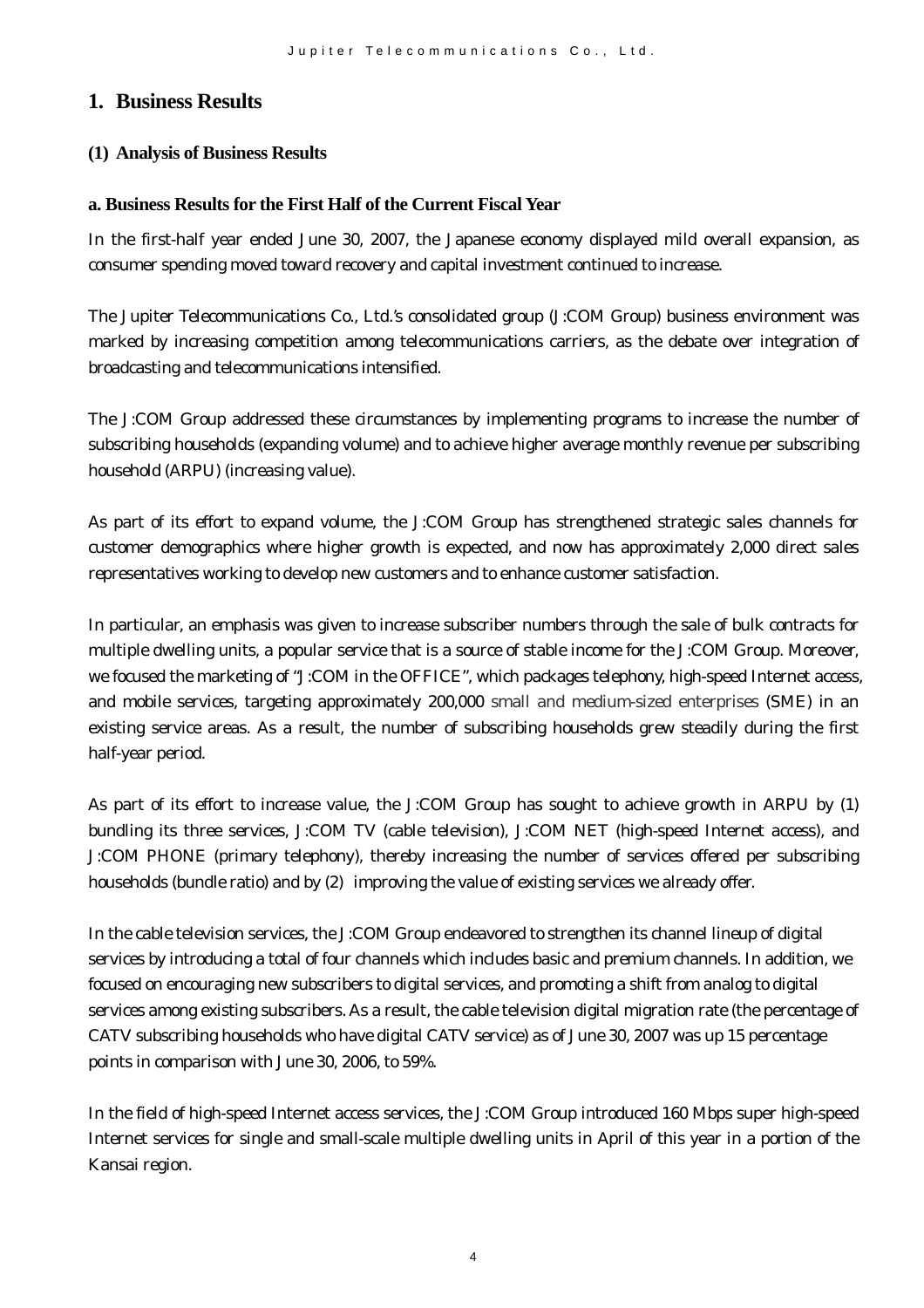In addition, the J:COM Group now provides an Internet protocol (IP) camera home-monitoring service starting in June of this year in Kansai in response to today's heightened security consciousness. It can also be used for other services such as a pet-monitoring service.

Furthermore, to diversify income sources, the J:COM Group established a Media Business Department in March 2007. The Media Business Department will conduct a full-scale advertising media business, employing the customer base built by existing businesses, and the J:COM Group's wide array of media resources (community channels, video on demand services, and J:COM Magazine, a program guide magazine.)

As a result of the foregoing measures, subscribing households (the number of households that subscribe to one or more services) of consolidated managed system operators increased by 500,900 (or 24%) at June 30, 2007 to 2,582,100 households. By type of service, cable television subscribers grew by 403,600 households (or 23%) from June 30, 2006 to 2,137,600 households. The number of high-speed Internet access and telephony services subscribers increased by 237,200 (or 26%), and 219,400 (or 22%), respectively, to rise to 1,157,200 and 1,213,100 households, respectively. The bundle ratio remained unchanged at 1.75 as of June 30, 2007 compared with that of June 30, 2006. The ratio excluding Cable West Group improved to 1.80 as of June 30, 2007. ARPU decreased from ¥7,718 as of June 30, 2006 to ¥7,653 as of June 30, 2007. However, excluding the Cable West Group, APRU would have increased to ¥7,915 as of June 30, 2007.

#### Revenue

Revenue increased by ¥24,806 million, or 24%, from ¥103,310 million for the six months ended June 30, 2006 to ¥128,116 million for the six months ended June 30, 2007.

Subscription fees increased by ¥19,998 million, or 22%, from ¥92,763 million for the six months ended June 30, 2006 to ¥112,761 million for the six months ended June 30, 2007. This increase was due primarily to a 9% organic growth of subscription fees and the addition of subscription fees from newly consolidated subsidiaries.

Cable television subscription fees increased by ¥12,460 million, or 26%, from ¥48,047 million for the six months ended June 30, 2006 to ¥60,507 million for the six months ended June 30, 2007. High-speed Internet subscription fees increased by ¥4,907 million, or 18%, from ¥27,724 million for the six months ended June 30, 2006 to ¥32,631 million for the six months ended June 30, 2007. Telephony subscription fees increased by ¥2,631 million, or 15%, from ¥16,992 million for the six months ended June 30, 2006 to ¥19,623 million for the six months ended June 30, 2007. The 26% increase in cable television subscription fees was due to a 9% organic growth of subscription fees, the addition of fees from newly consolidated subsidiaries, and the increasing proportion of cable television subscribers who subscribe to our digital service, for which we charge a higher fee compared to our analog service. As of June 30, 2007, 59% of cable television subscribers were receiving our digital service, compared to 44% as of June 30, 2006. The increase in high-speed Internet subscription fees was primarily attributable to an 8% organic growth in subscription fees and the addition of fees from newly consolidated subsidiaries partially offset by lower ARPU due to product bundling discounts. The increase in telephony subscription fees was attributable to a 13% organic increase in subscription fees and the addition of fees from newly consolidated that was partially offset by a decrease in telephony ARPU.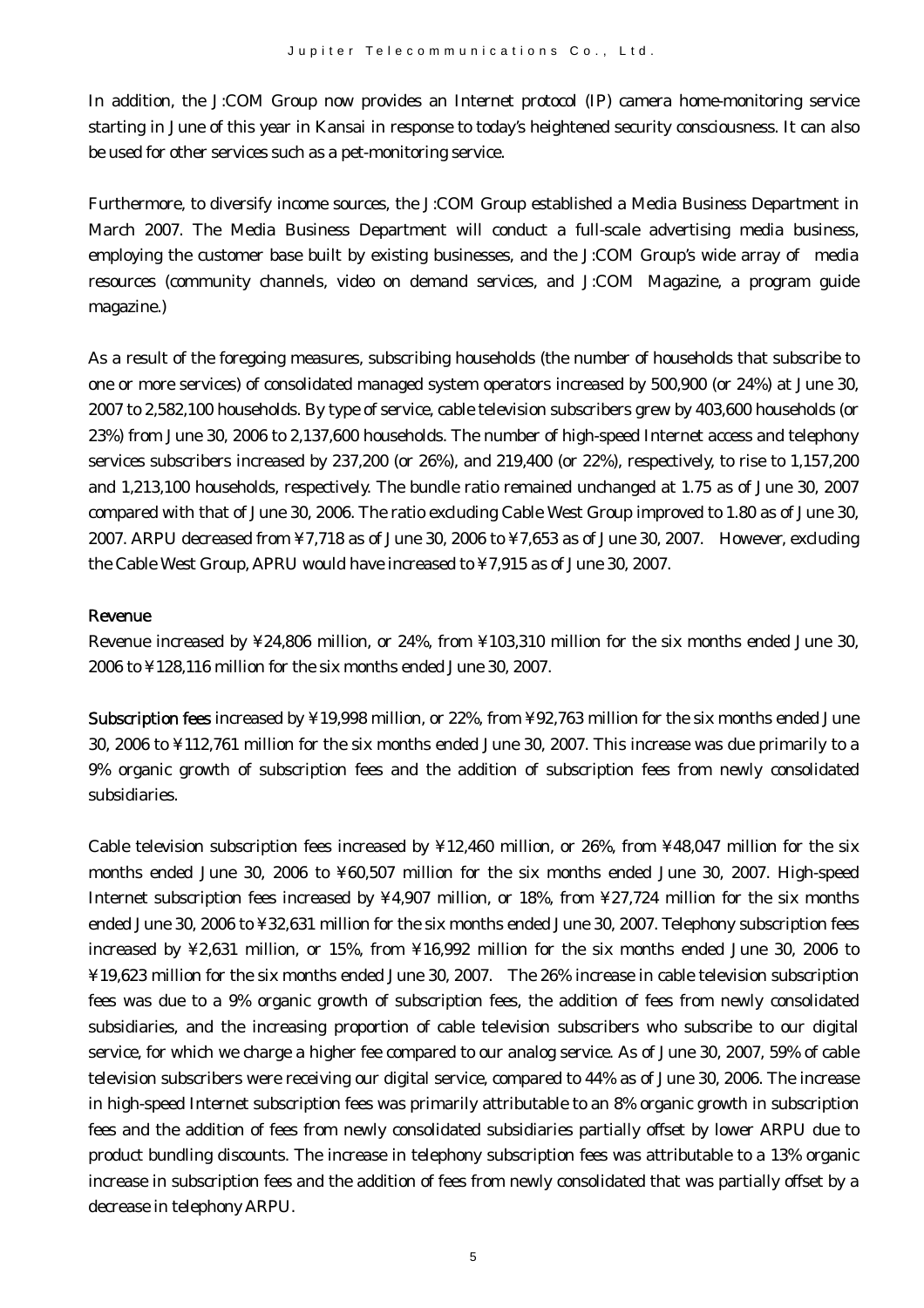Other revenue increased by ¥4,808 million, or 46%, from ¥10,547 million for the six months ended June 30, 2006 to ¥15,355 million for the six months ended June 30, 2007. This increase is related to individually insignificant increases in various revenue categories including poor reception compensation, construction, installation, advertising, program production, commission and other fees, and charges and sales made to our unconsolidated managed franchises for management, programming, construction materials and other services.

#### Operating costs and expenses.

Operating and programming costs increased by ¥8,602 million, or 20%, from ¥42,717 million for the six months ended June 30, 2006 to ¥51,319 million for the six months ended June 30, 2007. This increase was primarily attributable to the aggregate impact of acquisitions and costs directly related to growth of our subscriber base. Increases in labor and related costs, construction related expenses, network and maintenance costs, and other individually insignificant items also contributed to the increase.

Selling, general and administrative expenses increased by ¥4,717 million, or 23%, from ¥20,293 million for the six months ended June 30, 2006 to ¥25,010 million for the six months ended June 30, 2007. This increase is primarily attributable to the aggregate impact of acquisitions and the increase in labor and related costs.

Depreciation and amortization expenses increased by ¥6,796 million, or 28%, from ¥24,698 million for the six months ended June 30, 2006 to ¥31,494 million for the six months ended June 30, 2007. The increase is primarily attributable to the aggregate impact of acquisitions and additions to fixed assets related to the installation of services to new customers.

Operating income, as a result, increased by ¥4,691 million, or 30%, from ¥15,602 million for the six months ended June 30, 2006 to ¥20,293 million for the six months ended June 30, 2007.

Interest expense, net increased by ¥211 million, or 11%, from ¥1,884 million for the six months ended June 30, 2006 to ¥2,095 million for the six months ended June 30, 2007. The increase is primarily due to ¥52 billion of additional borrowings related to the acquisition of Cable West in September 2006.

Income before income taxes increased by ¥4,099 million, or 30%, from ¥13,504 million for the six months ended June 30, 2006 to ¥17,603 million for the six months ended June 30, 2007 for the reasons above.

Net income increased by ¥3,420 million, or 42%, from ¥8,118 million for the six months ended June 30, 2006 to ¥11,538 million for the six months ended June 30, 2007 for the reasons set forth above.

#### **b. Forecasts for the Fiscal Year Ending December 2007**

On September 1, 2007, the J:COM Group will merge with Jupiter TV Co., Ltd., Japan's largest multiple channel operator. The merger with Jupiter TV will be the first case of vertical integration in the cable television industry. Through this merger, the J:COM Group expects to vitalize the multi-channel pay-TV services market, while expanding the J:COM Group's existing cable television business, together with its content-provision business.

The J:COM Group is also focusing on the efforts to strengthen its advertising business mentioned above.

In addition, this fall the J:COM Group will introduce Earthquake Flash, an earthquake early warning service. This service uses J:COM's cable network to distribute earthquake early warning information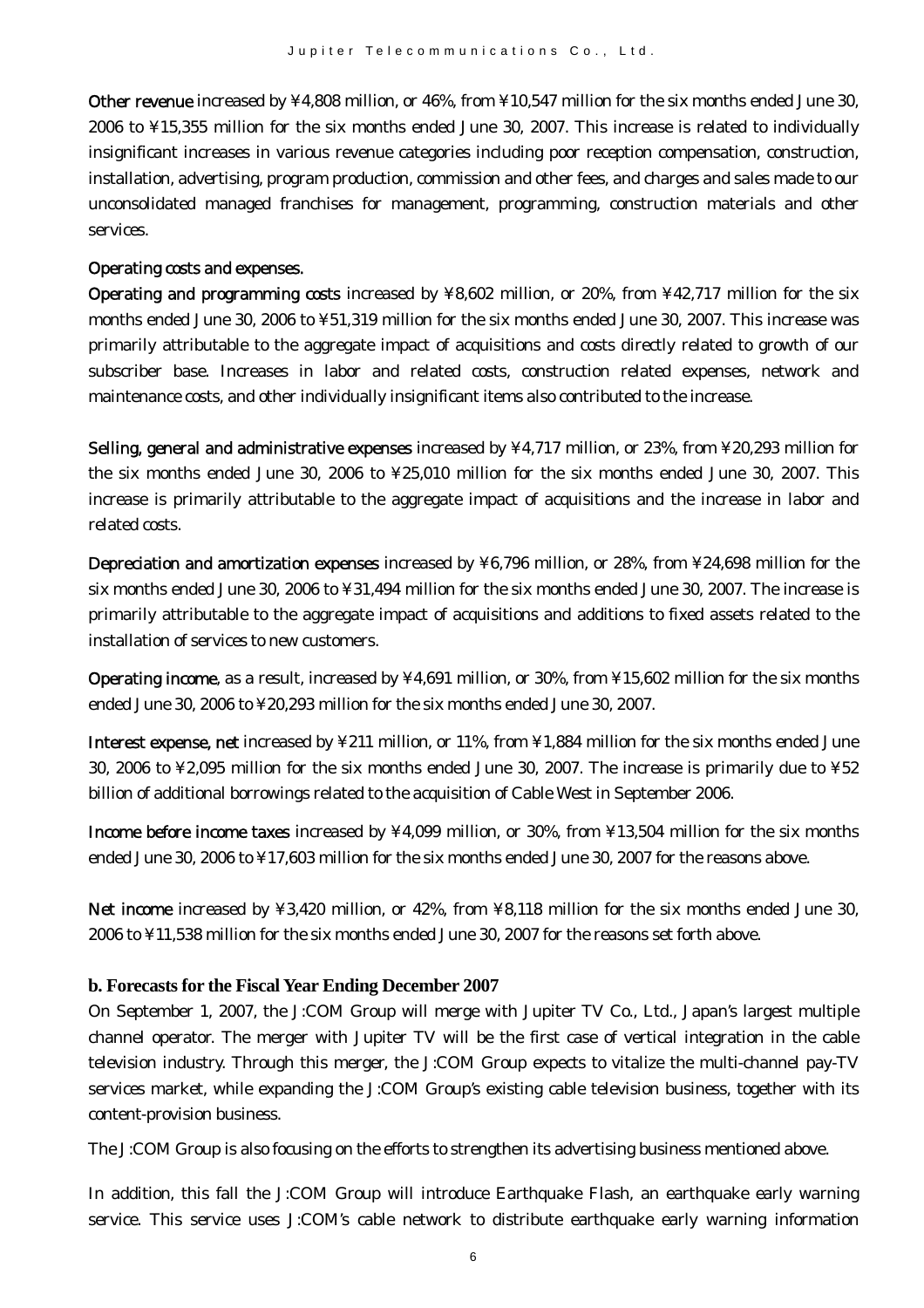originating from the Japan Meteorological Agency to households. The J:COM Group anticipates that this service, when combined with the home monitoring service mentioned above, will contribute to increasing the safety of local communities. The J:COM Group is striving to raise the level of customer satisfaction through these services.

Based on current projections, the J:COM Group expects to produce total revenue of ¥263.0 billion, operating income of ¥37.5 billion, income before income taxes of ¥31.0 billion, and net income of ¥20.5 billion in the fiscal year ending December 2007.

#### (2) Financial position

#### Asset, Liability and Stockholders' equity

Total assets increased by ¥6,724 million, from ¥625,948 million as of December 31, 2006 to ¥632,672 million as of June 30, 2007. The increase is primarily due to increase in cash and cash equivalents.

Total liabilities decreased by ¥8,882 million, from ¥344,602 million as of December 31, 2006 to ¥335,720 million as of June 30, 2007. The decrease is primarily due to a decrease in long-term debt.

Stockholders' equity increased by ¥14,692 million, from ¥277,296 million as of December, 2006 to ¥291,988 million as of June 30, 2007. The increase is primarily due to net income of ¥11,538 recognized during the six months ended June 30, 2007.

#### Cash flows

For the six months ended June 30, 2007, our cash and cash equivalents increased by ¥8,891 million, from ¥20,486 million at December 31, 2006 to ¥29,377 million, primarily as a result of cash provided by operating activities, partially offset by cash used for capital expenditures, payments of long-term debt and capital lease obligations.

*Cash Provided by Operating Activities.* Net cash provided by operating activities was ¥47,155 million for the six months ended June 30, 2007, compared to ¥37,090 million the six months ended June 30, 2006, or an increase of ¥10,065 million, or 27%. The increase was primarily the result of a ¥11,374 million increase in revenue less selling, general and administrative and operating expenses (exclusive of stock compensation, depreciation and amortization).

*Cash Used in Investing Activities.* Net cash used in investing activities was ¥24,790 million for the six months ended June 30, 2007, compared to ¥24,719 million for the six months ended June 30, 2006, or an increase of ¥71 million. This increase was primarily the result of a ¥3,650 million increase in loans to related party, partially offset by a ¥2,734 million decrease in capital expenditures.

*Cash Used in Financing Activities.* Net cash provided used in financing activities was ¥13,474 million for the six months ended June 30, 2007, compared to ¥12,301 million for the six months ended June 30, 2006, or an increase of ¥1,173 million. This increase was primarily the result of a ¥2,903 million increase in net payment of short-term loans and long-term debt and a ¥1,506 million increase in principal payments under capital lease obligations, partially offset by a ¥2,427 million increase in proceeds on the issuance of common stock.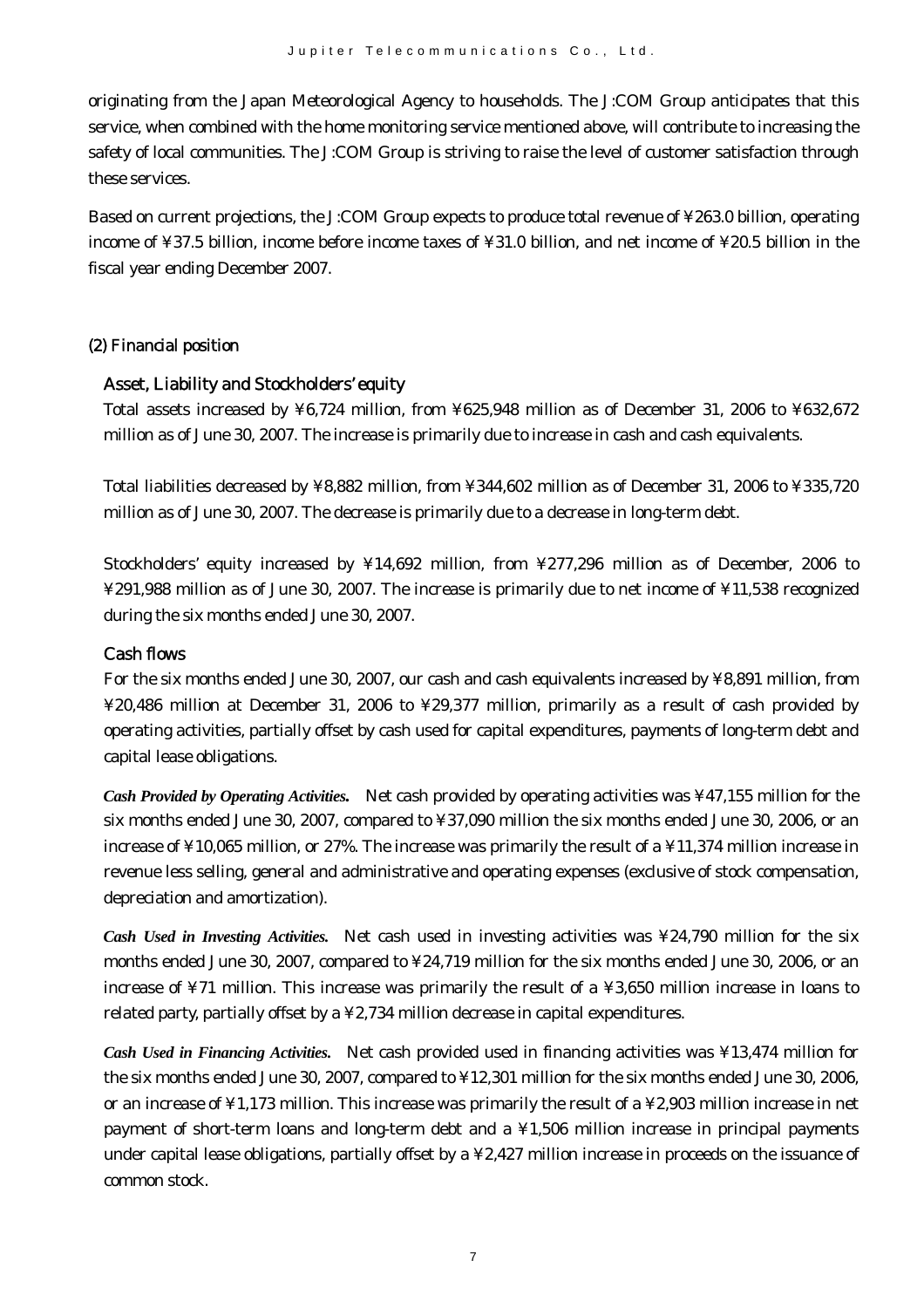# **(3) Fundamental Policy Regarding the Distribution of Profits and Dividends**

J:COM believes that the distribution of profits to shareholders is an important management issue, and accordingly continues to consider an appropriate distribution of profits over the long term, while maintaining the internal reserves necessary to ensure future growth and strengthen the management structure.

# **2. Status of the Jupiter Telecommunications Co., Ltd. (J:COM) Group**

Omitted since there have been no significant changes in the J:COM Group's status as described in the latest Annual Securities Reports (submitted March 27, 2007).

# **3. Management Policy**

# **(1) Fundamental Management Policy**

Omitted since there have been no significant changes in the J:COM Group's management policy as described in the Consolidated Annual Financial Results for the Year Ended December 31, 2006 (released January 30, 2007).

The aforementioned Consolidated Annual Financial Results can be found online at: http://www.jcom.co.jp/ir/en/library/brief

# **(2) Target Management Indices**

Omitted since there have been no significant changes in the J:COM Group's management policy as described in the Consolidated Annual Financial Results for the Year Ended December 31, 2006 (released January 30, 2007).

The aforementioned Consolidated Annual Financial Results can be found online at: http://www.jcom.co.jp/ir/en/library/brief

# **(3) Medium- and Long-term Management Strategies**

Omitted since there have been no significant changes in the J:COM Group's management policy as described in the Consolidated Annual Financial Results for the Year Ended December 31, 2006 (released January 30, 2007).

The aforementioned Consolidated Annual Financial Results can be found online at: http://www.jcom.co.jp/ir/en/library/brief

#### **(4) Issues Requiring Action**

The integration of broadcasting and telecommunications is accelerating, due not only to innovations in IP technology, digital technology, and other telecommunications and broadcasting-related technologies, but also to the radical revision of telecommunications and broadcasting-related statutes and regulations. The business environment surrounding the J:COM Group is undergoing enormous changes as major telecommunications carriers begin offering full-scale broadcasting services. To achieve sustainable growth under these circumstances, the J:COM Group must achieve greater competitiveness in its existing businesses, and must create and foster new business opportunities.

To strengthen the competitiveness of existing businesses, the J:COM Group's corps of approximately 2,000 direct sales representatives pursues a consultative, regionally sensitive approach to meeting the needs of each individual customer. The J:COM Group is also seeking to raise the level of customer satisfaction by upgrading its call center services, as well as by increasing the added value of existing services and introducing new services.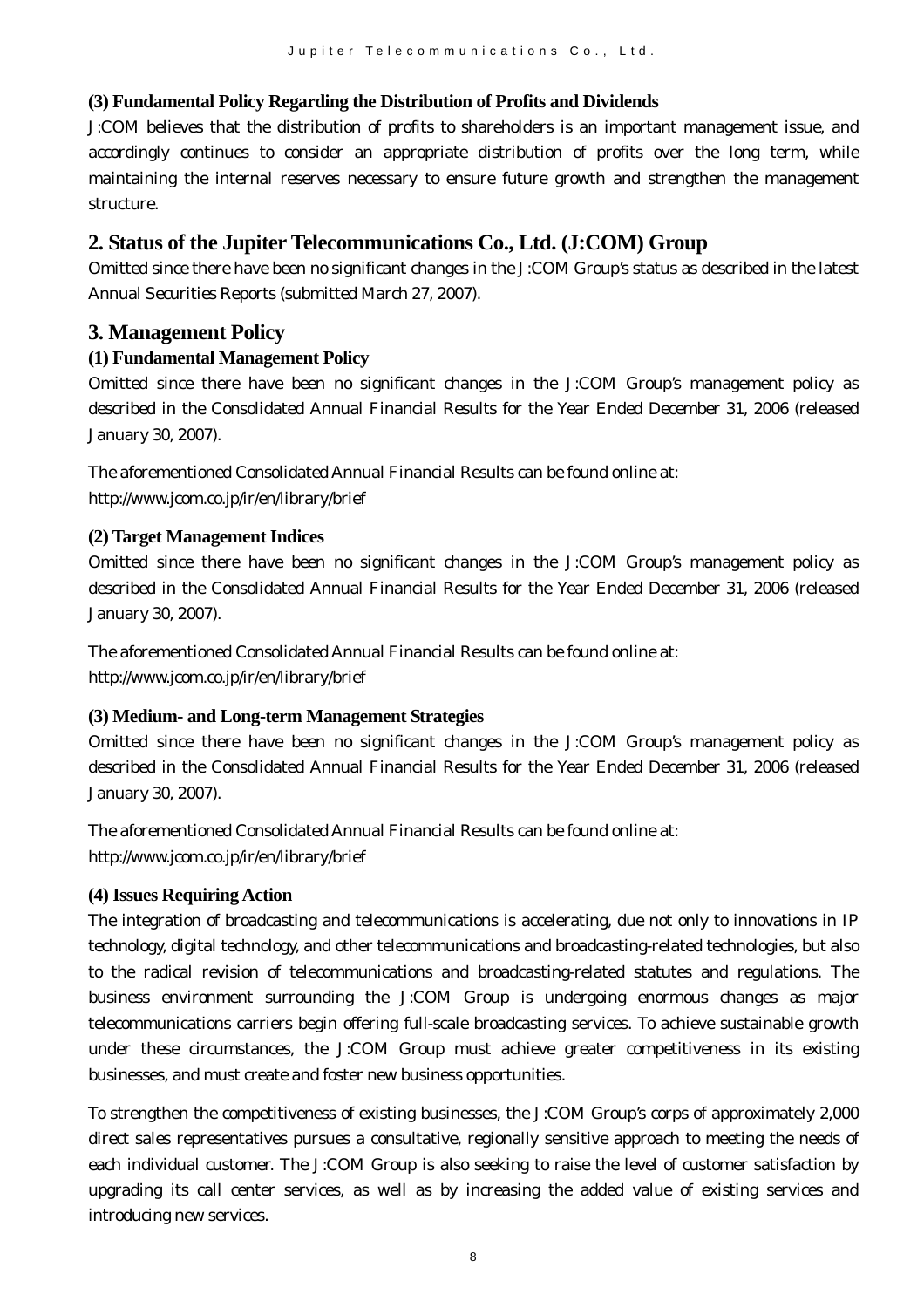In addition, the J:COM Group is working to acquire new subscribers by extending network trunk lines and actively marketing to approximately 4.2 million households that receive retransmission services. Together with this, the J:COM Group is further expanding its service area and customer base through equity-based alliances and by pursuing opportunities for friendly takeovers, targeting primarily cable television firms operating adjacent to the J:COM Group's existing service area.

Moreover, through the merger with Jupiter TV Co., Ltd., scheduled for September 1, 2007, the J:COM Group will build a vertically integrated business serving the multi-channel pay-TV market with services ranging from the creation and provision of programming through distribution to subscribers. This will allow the J:COM Group to create, produce, and distribute high-quality, interesting programming, differentiating the J:COM Group from its competitors, while allowing it to expand its operations of supplying programming to cable television operators and satellite TV providers outside the J:COM Group.

In addition, the J:COM Group seeks to solidify its position as the leading company in the multi-channel pay-TV industry by raising the quality of programming.

In the area of creating and fostering new business opportunities, the J:COM Group is utilizing its diverse array of proprietary media resources to expand its advertising media business. As one element in this effort, in July 2007, the J:COM Group acquired Recruit Visual Communications Co., Ltd., a wholly-owned subsidiary of Recruit Co., Ltd. On July 1 the new subsidiary was renamed Jupiter Visual Communications, Co., Ltd. The J:COM Group intends to continue to increase its corporate value by creating and fostering business opportunities such as this.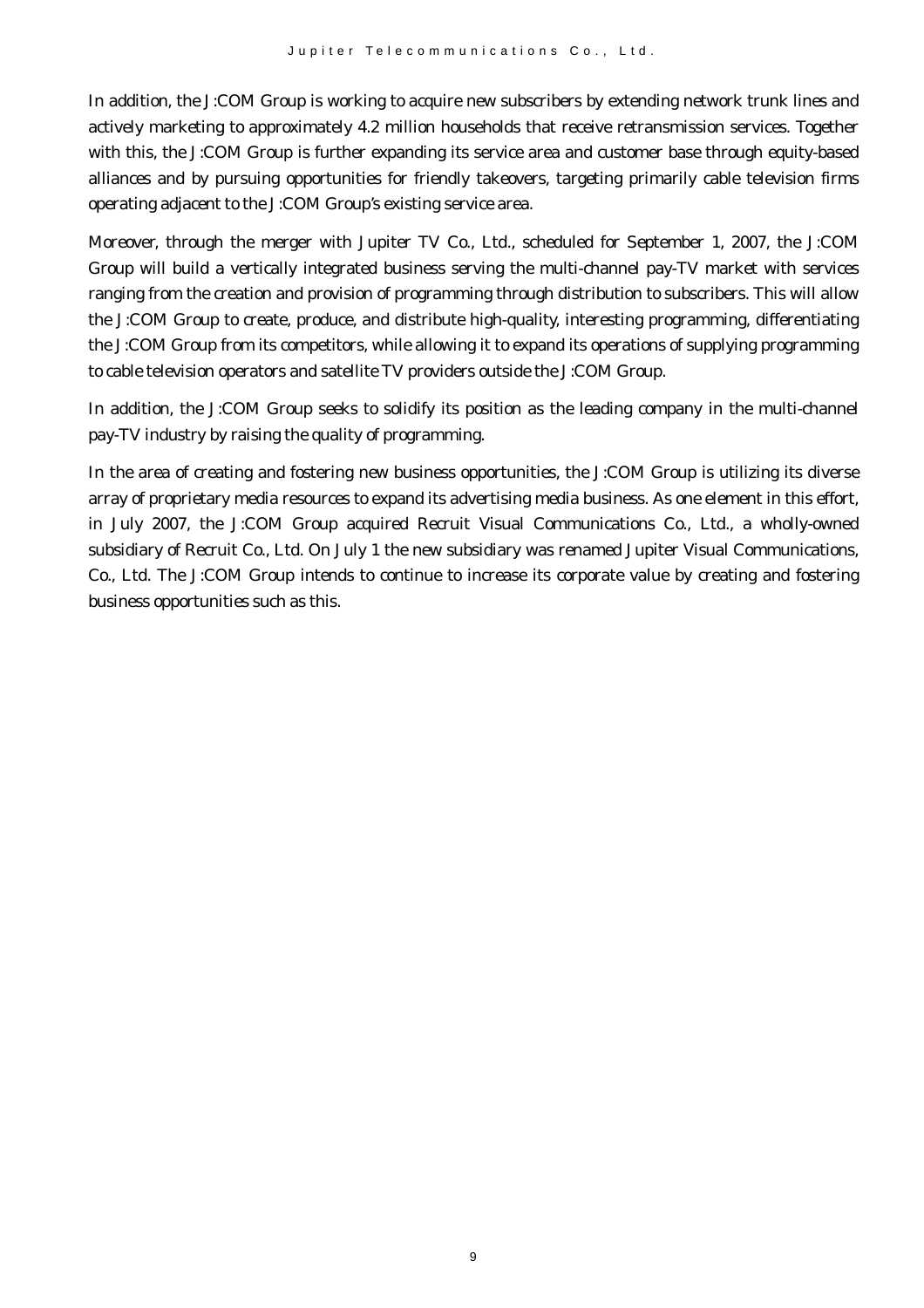# **4.Consolidated Financial Statements**

#### **JUPITER TELECOMMUNICATIONS CO., LTD. AND SUBSIDIARIES**

#### **CONSOLIDATED STATEMENTS OF OPERATIONS**

|                                                                       |                                   |                                   |               |        | (YEN IN MILLIONS, EXCEPT SHARE AND PER SHARE AMOUNTS) |
|-----------------------------------------------------------------------|-----------------------------------|-----------------------------------|---------------|--------|-------------------------------------------------------|
| <b>Account</b>                                                        | Six months ended<br>June 30, 2007 | Six months ended<br>June 30, 2006 | <b>Change</b> |        | Year ended<br>Dec. 31, 2006                           |
|                                                                       | <b>Amount</b>                     | <b>Amount</b>                     | <b>Amount</b> | (%)    | <b>Amount</b>                                         |
| Revenue:                                                              |                                   |                                   |               |        |                                                       |
| Subscription fees                                                     | 112,761                           | 92,763                            | 19,998        | 21.6   | 196,515                                               |
| Other                                                                 | 15,355                            | 10,547                            | 4,808         | 45.6   | 25,400                                                |
|                                                                       | 128,116                           | 103,310                           | 24,806        | 24.0   | 221,915                                               |
| Operating costs and expenses                                          |                                   |                                   |               |        |                                                       |
| Operating and programming costs                                       | (51, 319)                         | (42, 717)                         | (8,602)       | (20.1) | (92, 297)                                             |
| Selling, general and administrative                                   | (25,010)                          | (20,293)                          | (4,717)       | (23.2) | (43,992)                                              |
| Depreciation and amortization                                         | (31, 494)                         | (24, 698)                         | (6,796)       | (27.5) | (54,044)                                              |
|                                                                       | (107, 823)                        | (87,708)                          | (20, 115)     | (22.9) | (190, 333)                                            |
| Operating income                                                      | 20,293                            | 15,602                            | 4,691         | 30.1   | 31,582                                                |
| Other income (expenses):                                              |                                   |                                   |               |        |                                                       |
| Interest expense, net:                                                |                                   |                                   |               |        |                                                       |
| Related parties                                                       | (652)                             | (515)                             | (137)         | (26.6) | (1,109)                                               |
| Other                                                                 | (1,443)                           | (1,369)                           | (74)          | (5.4)  | (2, 413)                                              |
| Other income, net                                                     | 338                               | 195                               | 143           | 73.5   | 253                                                   |
| Income before income taxes and other<br>items                         | 18,536                            | 13,913                            | 4,623         | 33.2   | 28,313                                                |
| Equity in earnings of affiliates                                      | 136                               | 130                               | 6             | 4.3    | 371                                                   |
| Minority interest in net income of<br>consolidated subsidiaries       | (1,069)                           | (539)                             | (530)         | (98.4) | (1,181)                                               |
| Income before income taxes                                            | 17,603                            | 13,504                            | 4,099         | 30.4   | 27,503                                                |
| Income tax expense                                                    | (6,065)                           | (5,386)                           | (679)         | (12.6) | (3,022)                                               |
| Net income                                                            | 11,538                            | 8,118                             | 3,420         | 42.1   | 24,481                                                |
| Per Share data                                                        |                                   |                                   |               |        |                                                       |
| Net income per share - basic                                          | ¥1,803.39                         | ¥1,275.41                         | ¥527.98       | 41.4   | ¥3,844.83                                             |
| Net income per share - diluted                                        | ¥1,795.57                         | ¥1,274.52                         | ¥521.05       | 40.9   | ¥3,838.33                                             |
| Weighted average number of ordinary<br>shares outstanding $-$ basic   | 6,397,907                         | 6,365,193                         | 32,714        | 0.5    | 6,367,220                                             |
| Weighted average number of ordinary<br>shares outstanding $-$ diluted | 6,425,765                         | 6,369,633                         | 56,132        | 0.9    | 6,378,001                                             |

*(Note) Percentages are calculated based on amounts before rounded in Change column.*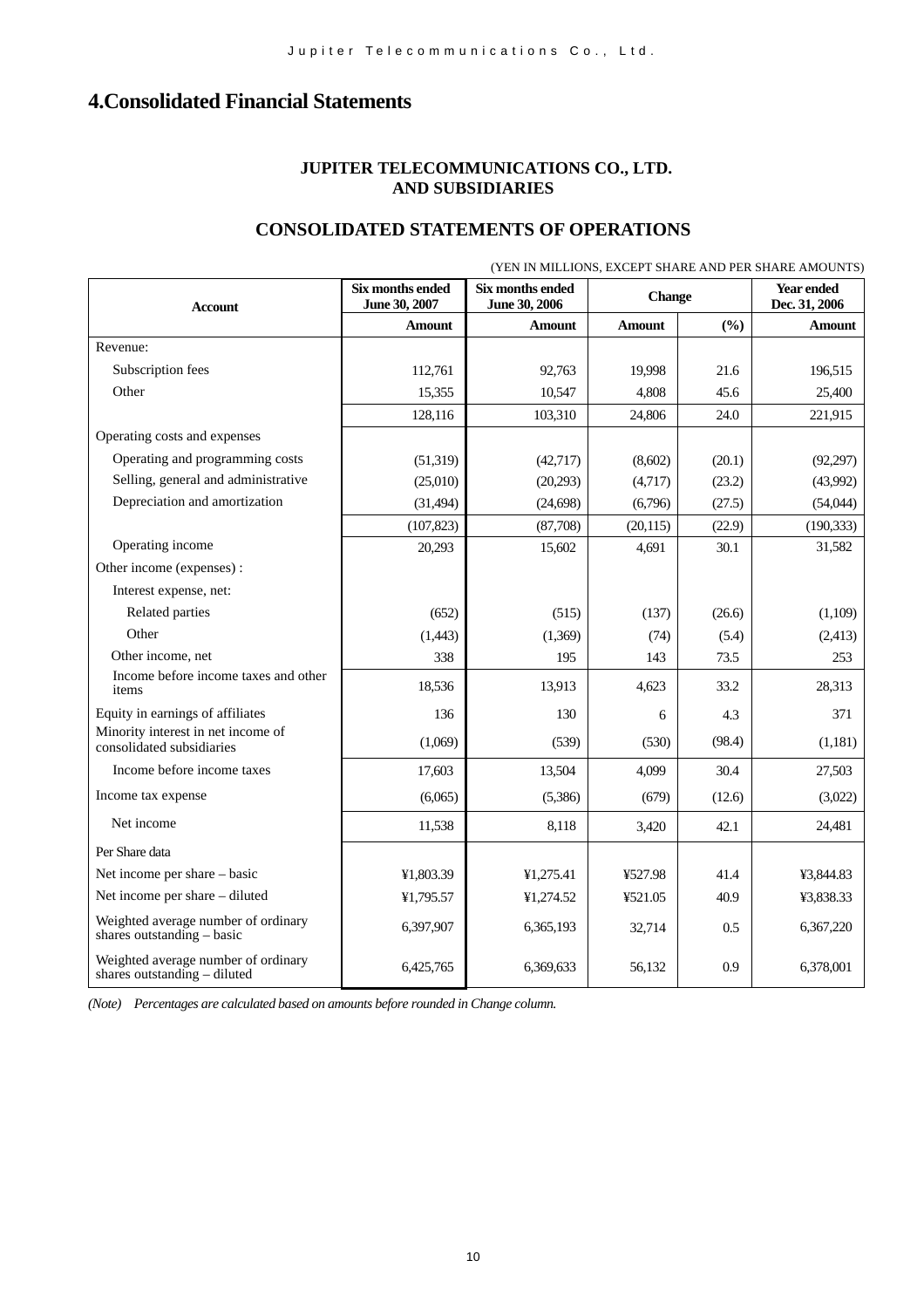#### **JUPITER TELECOMMUNICATIONS CO., LTD. AND SUBSIDIARIES**

#### **CONSOLIDATED BALANCE SHEETS**

(YEN IN MILLIONS)

| <b>Account</b>                            | June 30, 2007 | December 31, 2006 | Change        |
|-------------------------------------------|---------------|-------------------|---------------|
|                                           | <b>Amount</b> | <b>Amount</b>     | <b>Amount</b> |
| Current assets:                           |               |                   |               |
| Cash and cash equivalents                 | 29,377        | 20,486            | 8,891         |
| Accounts receivable                       | 12,120        | 14,245            | (2,125)       |
| Allowance for doubtful accounts           | (337)         | (378)             | 41            |
| Deferred tax asset - current              | 10,331        | 11,877            | (1,546)       |
| Loan to related party                     | 3,650         |                   | 3,650         |
| Prepaid expenses and other current assets | 4,890         | 4,669             | 221           |
| Total current assets                      | 60,031        | 50,899            | 9,132         |
| Investments:                              |               |                   |               |
| Investments in affiliates                 | 2,607         | 2,469             | 138           |
| Investments in other securities, at cost  | 801           | 801               |               |
|                                           | 3,408         | 3,270             | 138           |
| Property and equipment, at cost:          |               |                   |               |
| Land                                      | 2,789         | 2,845             | (56)          |
| Distribution system and equipment         | 500,780       | 480,363           | 20,417        |
| Support equipment and buildings           | 34,257        | 32,554            | 1,703         |
|                                           | 537,826       | 515,762           | 22,064        |
| Less accumulated depreciation             | (206, 404)    | (180, 594)        | (25, 810)     |
|                                           | 331,422       | 335,168           | (3,746)       |
|                                           |               |                   |               |
| Other assets:                             |               |                   | 815           |
| Goodwill                                  | 203,082       | 202,267           |               |
| Customer relationship, net                | 20,056        | 21,181            | (1,125)       |
| Deferred tax assets – non current         | 5,442         | 5,629             | (187)         |
| Other                                     | 9,231         | 7,534             | 1,697         |
|                                           | 237,811       | 236,611           | 1,200         |
|                                           | 632,672       | 625,948           | 6,724         |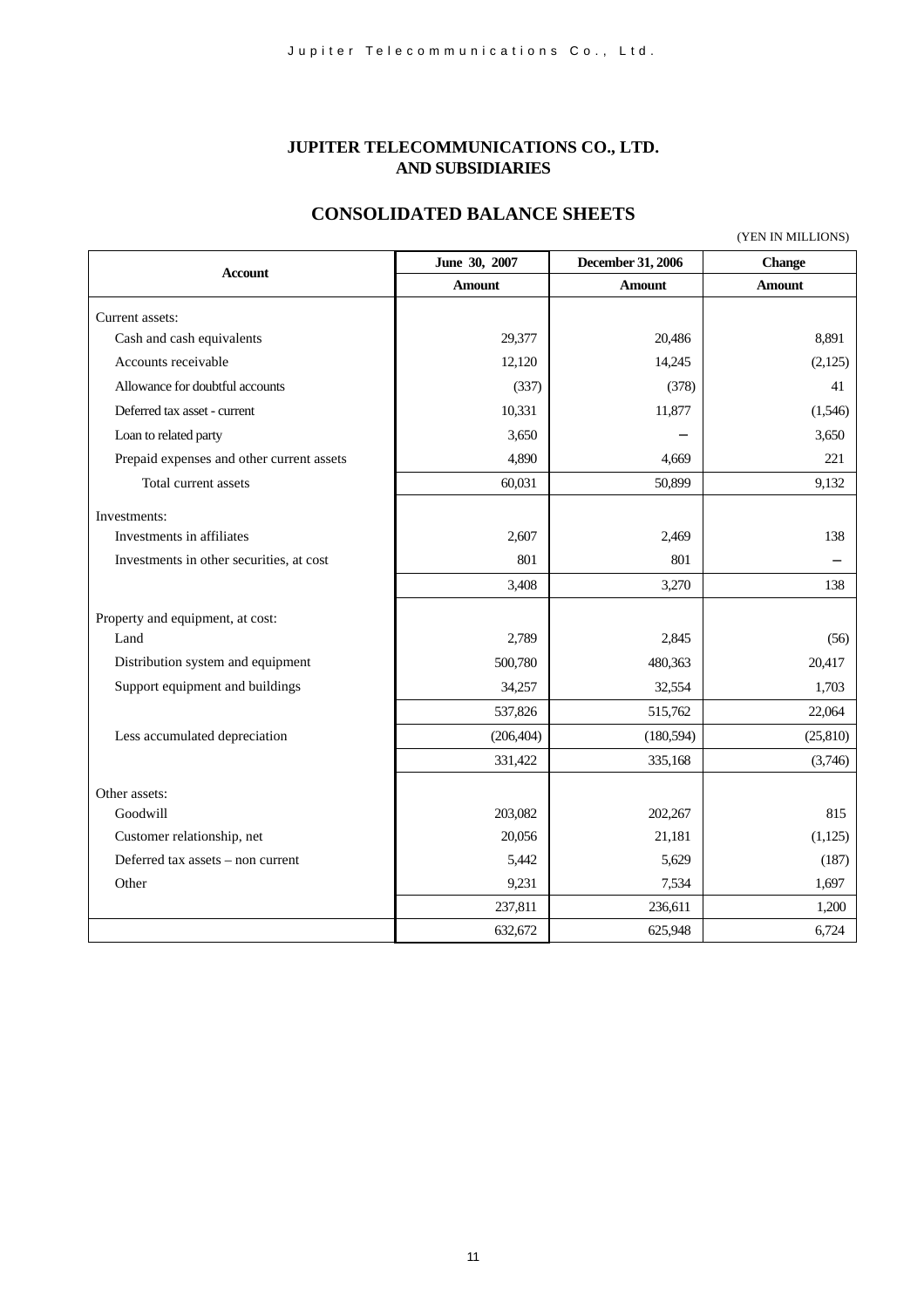| <b>Account</b>                                           | June 30, 2007 | December 31, 2006 | <b>Change</b> |  |
|----------------------------------------------------------|---------------|-------------------|---------------|--|
|                                                          | <b>Amount</b> | Amount            | Amount        |  |
| Current liabilities:                                     |               |                   |               |  |
| Short-term loans                                         | 1,700         | 2,000             | (300)         |  |
| Long-term debt-current portion                           | 20,300        | 16,158            | 4,142         |  |
| Capital lease obligations-current portion                |               |                   |               |  |
| Related parties                                          | 11,424        | 10,893            | 531           |  |
| Other                                                    | 2,069         | 1,988             | 81            |  |
| Accounts payable                                         | 19,603        | 26,166            | (6,563)       |  |
| Income taxes payable                                     | 4,212         | 3,411             | 801           |  |
| Deferred revenue - current                               | 5,287         | 4,862             | 425           |  |
| Accrued expenses and other liabilities                   | 8,774         | 5,424             | 3,350         |  |
| Total current liabilities                                | 73,369        | 70,902            | 2,467         |  |
|                                                          |               |                   |               |  |
| Long-term debt, less current portion                     | 161,441       | 173,455           | (12,014)      |  |
| Capital lease obligations, less current portion:         |               |                   |               |  |
| Related parties                                          | 32,122        | 30,595            | 1,527         |  |
| Other                                                    | 5,817         | 6,986             | (1,169)       |  |
| Deferred revenue                                         | 54,380        | 55,044            | (664)         |  |
| Redeemable preferred stock of consolidated<br>subsidiary | 500           | 500               |               |  |
| Deferred tax liability - non current                     | 3,923         | 4,604             | (681)         |  |
| Other liabilities                                        | 4,168         | 2,516             | 1,652         |  |
| <b>Total liabilities</b>                                 | 335,720       | 344,602           | (8,882)       |  |
|                                                          |               |                   |               |  |
| Minority interests                                       | 4,964         | 4,050             | 914           |  |
|                                                          |               |                   |               |  |
| Shareholders' equity:                                    |               |                   |               |  |
| Ordinary shares no par value                             | 116,525       | 115,232           | 1,293         |  |
| Additional paid-in capital                               | 197,703       | 196,335           | 1,368         |  |
| Accumulated deficit                                      | (22, 533)     | (34,071)          | 11,538        |  |
| Accumulated other comprehensive income                   | 293           | (200)             | 493           |  |
| Treasury stock                                           | (0)           | (0)               |               |  |
| Total shareholders' equity                               | 291,988       | 277,296           | 14,692        |  |
|                                                          | 632,672       | 625,948           | 6,724         |  |

*(Note) The Company presented "Deferred tax liabilities–non current" separately from "Other Liabilities" for all periods presented*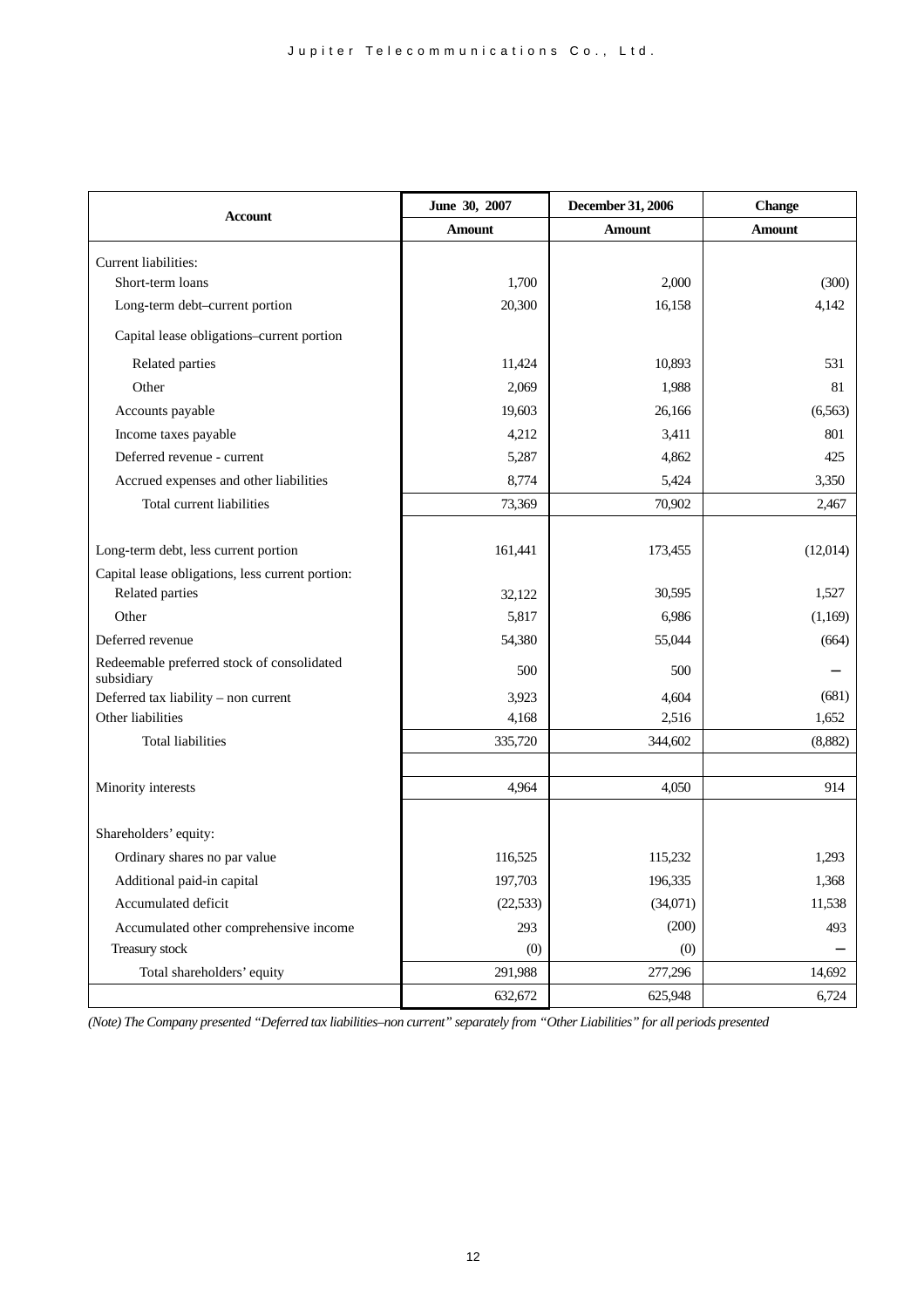# **JUPITER TELECOMMUNICATIONS CO., LTD. AND SUBSIDIARIES**

# **Consolidated Statements of Shareholders' Equity**

|                                                                                                       | (YEN IN MILLIONS)         |                                         |                                |                                      |                                                                      |                                 |                                                |
|-------------------------------------------------------------------------------------------------------|---------------------------|-----------------------------------------|--------------------------------|--------------------------------------|----------------------------------------------------------------------|---------------------------------|------------------------------------------------|
|                                                                                                       | Ordinary<br><b>Shares</b> | <b>Additional</b><br>paid-in<br>capital | Comprehensive<br>Income/(Loss) | <b>Accumulated</b><br><b>Deficit</b> | <b>Accumulated</b><br><b>Other</b><br>Comprehensive<br>Income/(Loss) | <b>Treasury</b><br><b>Stock</b> | <b>Total</b><br>Shareholders'<br><b>Equity</b> |
| Balance at December 31,<br>2005                                                                       | 114,481                   | 195,219                                 |                                | (58, 353)                            | 98                                                                   | (0)                             | 251,445                                        |
| Net income:                                                                                           |                           |                                         | 24,481                         | 24,481                               |                                                                      |                                 | 24,481                                         |
| Unrecognized loss of<br>acquired companies                                                            |                           |                                         |                                | (199)                                |                                                                      |                                 | (199)                                          |
| Other comprehensive<br>income:<br>Changes in the fair value of<br>derivative financial<br>instruments |                           |                                         | (298)                          |                                      | (298)                                                                |                                 | (298)                                          |
| Comprehensive income                                                                                  |                           |                                         | 24,183                         |                                      |                                                                      |                                 |                                                |
| Stock option exercise                                                                                 | 751                       | 782                                     |                                |                                      |                                                                      |                                 | 1,533                                          |
| Stock compensation                                                                                    |                           | 334                                     |                                |                                      |                                                                      |                                 | 334                                            |
| Treasury stock at cost                                                                                | (0)                       |                                         |                                |                                      |                                                                      | (0)                             | (0)                                            |
| Balance at December 31,<br>2006                                                                       | 115,232                   | 196,335                                 |                                | (34,071)                             | (200)                                                                | (0)                             | 277,296                                        |
| Net Income                                                                                            |                           |                                         | 11,538                         | 11,538                               |                                                                      | (0)                             | 11,538                                         |
| Other comprehensive<br>income:                                                                        |                           |                                         |                                |                                      |                                                                      |                                 |                                                |
| Changes in the fair value<br>of derivative financial<br>instruments                                   |                           |                                         | 493                            |                                      | 493                                                                  |                                 | 493                                            |
| Comprehensive income                                                                                  |                           |                                         | 12,031                         |                                      |                                                                      |                                 |                                                |
| Stock option exercise                                                                                 | 1,293                     | 1,278                                   |                                |                                      |                                                                      |                                 | 2,571                                          |
| Stock compensation                                                                                    |                           | 90                                      |                                |                                      |                                                                      |                                 | 90                                             |
| Treasury stock                                                                                        |                           |                                         |                                |                                      |                                                                      |                                 |                                                |
| Balance at June 30, 2007                                                                              | 116,525                   | 197,703                                 |                                | (22, 533)                            | 293                                                                  | (0)                             | 291,988                                        |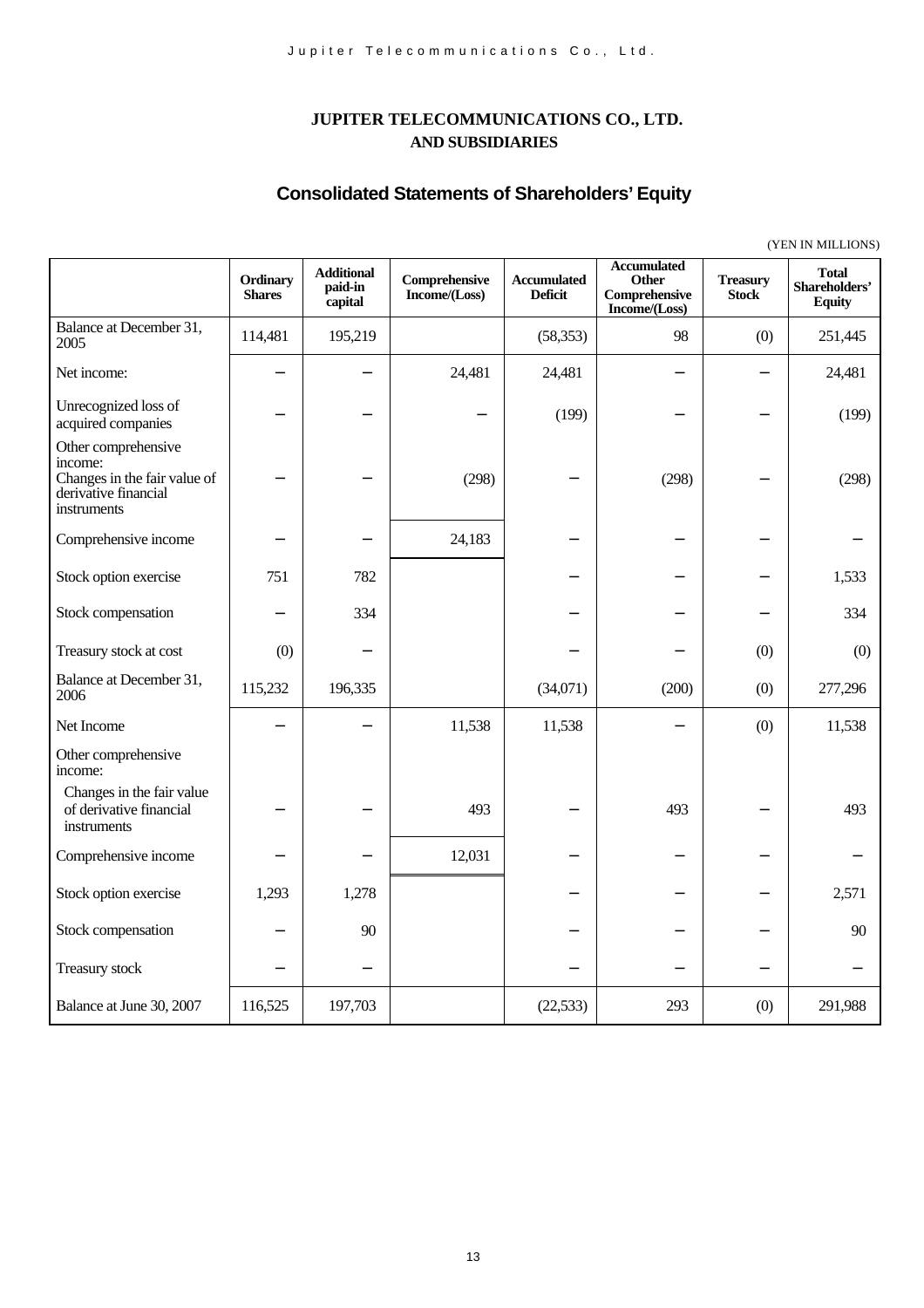#### **JUPITER TELECOMMUNICATIONS CO., LTD. AND SUBSIDIARIES**

# **CONSOLIDATED STATEMENTS OF CASH FLOWS**

(YEN IN MILLIONS)

|                                                                                             | Six months ended<br>June 30, 2007 | Six months ended<br>June 30, 2006 | Year ended<br>December 31, 2006 |
|---------------------------------------------------------------------------------------------|-----------------------------------|-----------------------------------|---------------------------------|
| <b>Classification</b>                                                                       | Amount                            | Amount                            | Amount                          |
| Cash flows from operating activities:                                                       |                                   |                                   |                                 |
| Net income                                                                                  | 11,538                            | 8,118                             | 24,481                          |
| Adjustments to reconcile net income to net cash provided by<br>operating activities:        |                                   |                                   |                                 |
| Depreciation and amortization                                                               | 31,494                            | 24,698                            | 54,044                          |
| Equity in earnings of affiliates                                                            | (136)                             | (130)                             | (371)                           |
| Minority interest in net income of consolidated subsidiaries                                | 1,069                             | 539                               | 1,181                           |
| Stock compensation expenses                                                                 | 90                                | 203                               | 332                             |
| Deferred income taxes                                                                       | 855                               | 2,771                             | (1,328)                         |
| Changes in operating assets and liabilities, excluding<br>effects of business combinations: |                                   |                                   |                                 |
| Decrease in accounts receivable, net                                                        | 2,084                             | 3,192                             | 436                             |
| Increase in prepaid expenses and other current assets                                       | (4)                               | (2,099)                           | (674)                           |
| (Increase)/decrease in other assets                                                         | (1, 555)                          | 1,288                             | 1,102                           |
| Increase/(decrease) in accounts payable                                                     | (2,920)                           | (1,515)                           | 864                             |
| Increase in accrued expenses and other liabilities                                          | 4,879                             | 1,444                             | 2,501                           |
| Decrease in deferred revenue                                                                | (239)                             | (1, 419)                          | (2, 565)                        |
| Net cash provided by operating activities                                                   | 47,155                            | 37,090                            | 80,003                          |
| Cash flows from investing activities:                                                       |                                   |                                   |                                 |
| Capital expenditures                                                                        | (20, 353)                         | (23,087)                          | (48, 460)                       |
| Acquisitions of new subsidiaries, net of cash acquired                                      |                                   | (1,464)                           | (56, 137)                       |
| Investments in and advances to affiliates                                                   |                                   | 185                               |                                 |
| Acquisition of minority interests in consolidated subsidiaries                              | (951)                             | (1, 147)                          | (17, 587)                       |
| Loan to related party                                                                       | (3,650)                           |                                   |                                 |
| Other investing activities                                                                  | 164                               | 794                               | 583                             |
| Net cash used in investing activities                                                       | (24, 790)                         | (24, 719)                         | (121, 601)                      |
| Cash flows from financing activities:                                                       |                                   |                                   |                                 |
| Proceeds from issuance of common stock                                                      | 2,570                             | 143                               | 1,533                           |
| Change in short-term loans                                                                  | (300)                             | 693                               | 93                              |
| Proceeds from long-term debt                                                                | 253                               | 40,339                            | 106,789                         |
| Principal payments of long-term debt                                                        | (8, 125)                          | (46, 301)                         | (66, 975)                       |
| Principal payments under capital lease obligations                                          | (7, 852)                          | (6, 346)                          | (13, 455)                       |
| Other financing activities                                                                  | (20)                              | (829)                             | (1, 184)                        |
| Net cash provided by (used in) financing activities                                         | (13, 474)                         | (12, 301)                         | 26,801                          |
| Net increase/(decrease) in cash and cash equivalents                                        | 8,891                             | 70                                | (14, 797)                       |
| Cash and cash equivalents at beginning of period                                            | 20,486                            | 35,283                            | 35,283                          |
| Cash and cash equivalents at end of period                                                  | 29,377                            | 35,353                            | 20,486                          |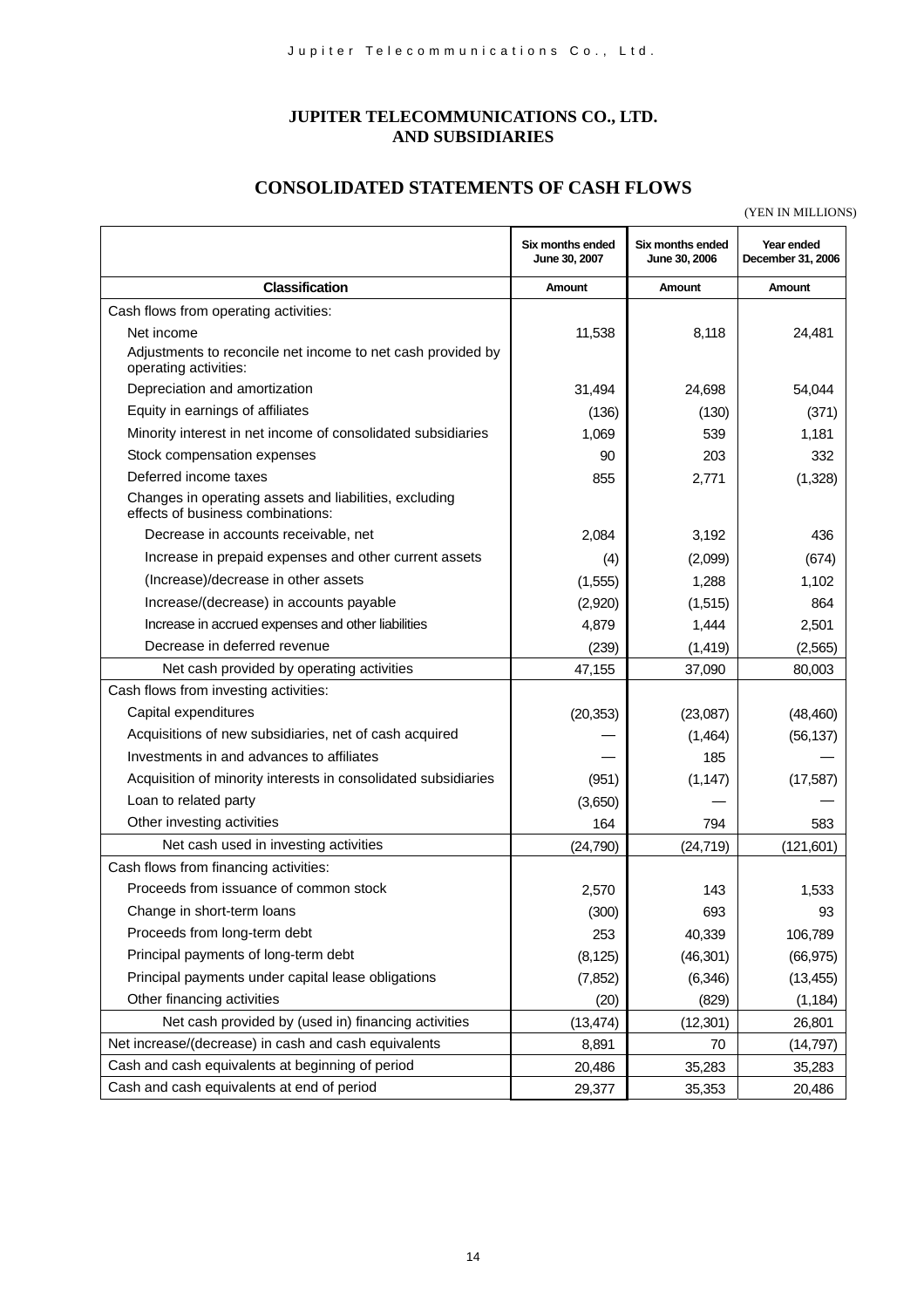# **Notes to Interim Period Consolidated Financial Statements**

#### **Scope of consolidation**

- (1) Number of consolidated subsidiaries: 26
- (2) The names of major consolidated subsidiaries :

J:COM Kanto Co., Ltd. , J:COM Kansai Co., Ltd., J:COM Tokyo Co., Ltd.

(3) Change of scope of consolidation

The company which eliminated from consolidated subsidiaries:

Cable Television Kobe, Inc (merged with Cable Net Kobe Ashiya Co., Ltd)

Since there is no significant change from semi-annual report in 2006 except for the above, we are not required to provide any additional information.

#### **Segment Information**

(1) Operating segments

The Jupiter Telecommunications Group (the Company and its consolidated subsidiaries) has determined it has one reportable segment "Broadband services". Therefore, information on operating segments are not applicable in this section.

#### (2) Segment information by region

Because the Company does not have any overseas subsidiaries or branches, this section is not applicable.

#### **Earning per share**

|                                             | Six months ended<br>June 30, | Year ended<br>December 31, |           |
|---------------------------------------------|------------------------------|----------------------------|-----------|
|                                             | 2006                         | 2007                       | 2006      |
|                                             | ¥8,118                       | ¥11,538                    | ¥24,481   |
| Weighted average common shares outstanding: |                              |                            |           |
|                                             | 6,365,193                    | 6.397.907                  | 6,367,220 |
|                                             | 4.440                        | 27.858                     | 10.781    |
|                                             | 6,369,633                    | 6,425,765                  | 6,378,001 |
| Earnings per share (Yen):                   |                              |                            |           |
|                                             | ¥1,275.41                    | ¥1,803.39                  | ¥3,844.83 |
| Diluted.                                    | ¥1,274.52                    | ¥1,795.57                  | ¥3,838.33 |

#### **Subsequent events**

The Company's board of directors approved the merger with Jupiter TV and signed the merger agreement at the board of directors meeting on July 17, 2007. The Company plans to issue 507,351 new common shares on the date of merger which is scheduled for September  $1<sup>st</sup>$ , 2007.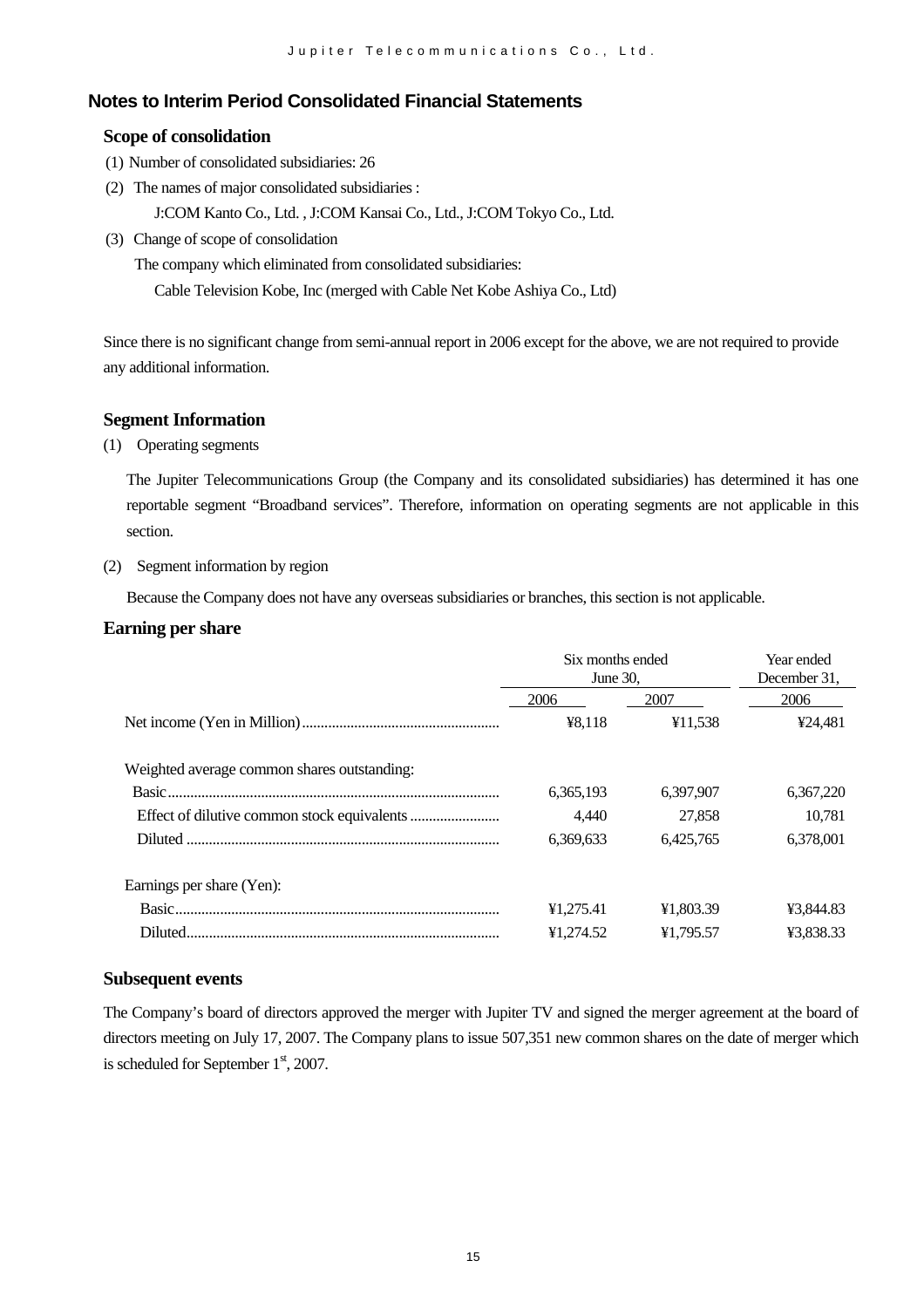#### (Translation from Japanese disclosure to JASDAQ)

# **5.Semi-annual financial Statements**

For the 6 Months Ended June 30, 2007

# **JUPITER TELECOMMUNICATIONS CO., LTD (Parent Company Only-Japanese GAAP) STATEMENTS OF OPERATIONS**

**(YEN IN MILLIONS)**

| <b>Account</b>                             | <b>Six months</b><br>ended June 30,<br>2007 | Six months<br>ended June<br>30, 2006 | Change   |        | Year ended Dec<br>31, 2006 |
|--------------------------------------------|---------------------------------------------|--------------------------------------|----------|--------|----------------------------|
|                                            | Amount                                      | Amount                               | Amount   | $(\%)$ | Amount                     |
|                                            |                                             |                                      |          |        |                            |
| Sales                                      | 49,566                                      | 47,255                               | 2,311    | 4.9    | 100,288                    |
| Cost of sales                              | 41,241                                      | 40,115                               | 1,126    | 2.8    | 85,300                     |
| <b>Gross income</b>                        | 8,325                                       | 7,140                                | 1,185    | 16.6   | 14,988                     |
|                                            |                                             |                                      |          |        |                            |
| Selling, general & administrative expenses | 5,459                                       | 6,632                                | (1, 173) | (17.7) | 10,662                     |
| <b>Operating income</b>                    | 2,866                                       | 508                                  | 2,358    | 464.4  | 4,326                      |
|                                            |                                             |                                      |          |        |                            |
| Non-Operating profit                       | 1,815                                       | 2,697                                | (882)    | (32.7) | 4,494                      |
| Non-Operating charges                      | 1,584                                       | 871                                  | 713      | 81.9   | 2,195                      |
| <b>Ordinary income</b>                     | 3,097                                       | 2,334                                | 763      | 32.7   | 6,625                      |
| <b>Extraordinary losses</b>                |                                             | 111                                  | (111)    |        | 111                        |
| Net Income before taxes                    | 3,097                                       | 2,223                                | 874      | 39.3   | 6,514                      |
| Income taxes & inhabitant taxes            | 1,392                                       | 13                                   | 1,379    |        | 463                        |
| Income taxes - deferred                    | (1, 324)                                    |                                      | (1, 324) |        | (431)                      |
| Net Income after taxes                     | 3,029                                       | 2,210                                | 819      | 37.0   | 6,482                      |

*Note) Percentages are calculated based on amounts before rounded in Change column.*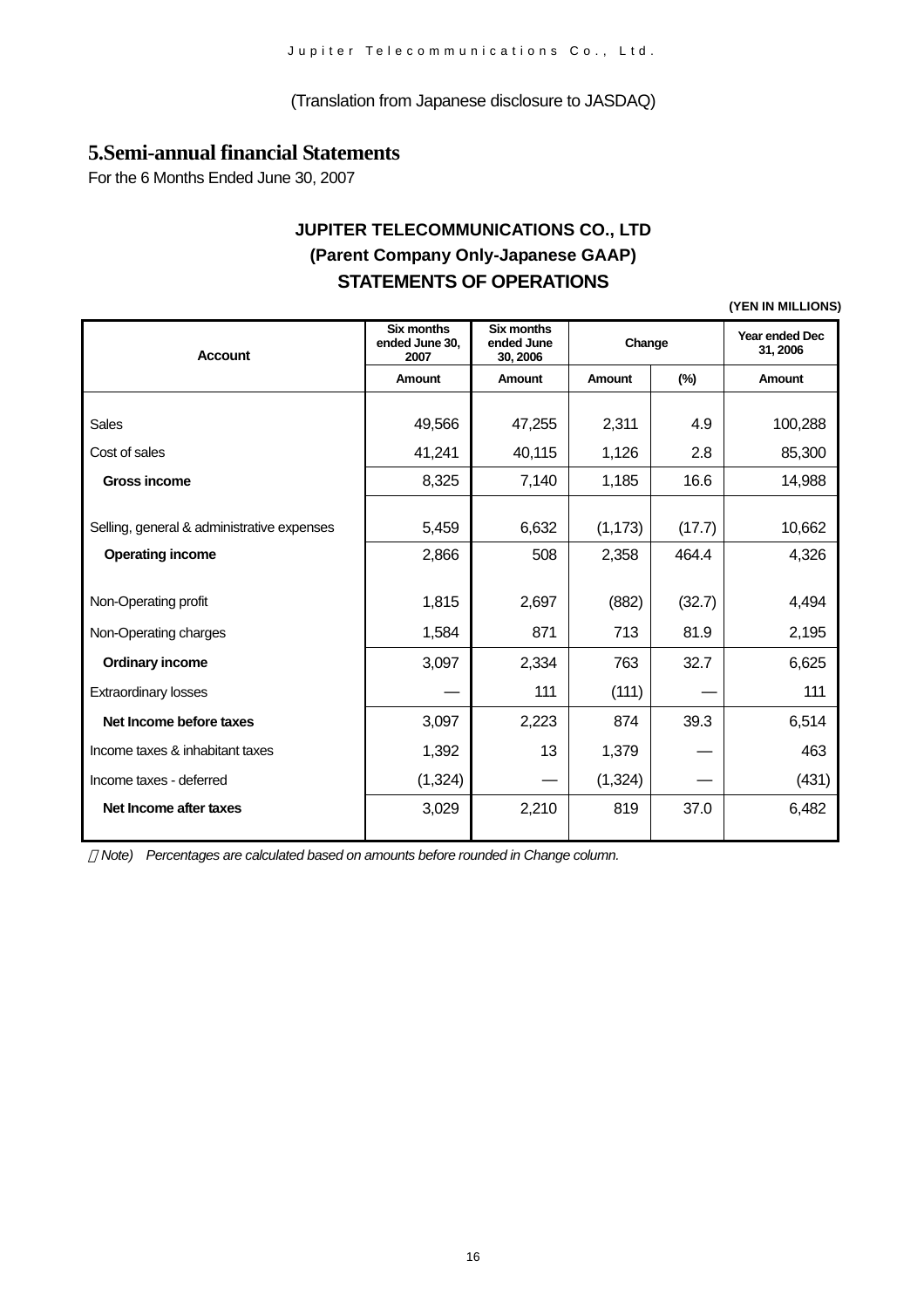# **JUPITER TELECOMMUNICATIONS CO., LTD (Parent Company Only-Japanese GAAP) BALANCE SHEETS**

**(YEN IN MILLIONS)**

| <b>Account</b>                                | <b>June 30,</b><br>2007<br>Amount | December<br>31, 2006<br>Amount | Change<br>Amount | <b>Account</b>                                      | <b>June 30,</b><br>2007<br>Amount | December<br>31, 2006<br>Amount | Change<br>Amount |
|-----------------------------------------------|-----------------------------------|--------------------------------|------------------|-----------------------------------------------------|-----------------------------------|--------------------------------|------------------|
| Current assets:                               |                                   |                                |                  | Current liabilities:                                |                                   |                                |                  |
| Cash and cash equivalents                     | 10,674                            | 3,613                          | 7,061            | Accounts payable-Trade                              | 7,812                             | 8,472                          | (660)            |
| Accounts receivable-Trade                     | 10,975                            | 12,327                         | (1,352)          | Long-term debt-current<br>portion                   | 17,000                            | 12,750                         | 4,250            |
| Inventories                                   | 220                               | 769                            | (549)            | Other current liabilities                           | 6,645                             | 3,991                          | 2,654            |
| Other current assets                          | 21,356                            | 17,555                         | 3,801            | <b>Total current liabilities</b>                    | 31,457                            | 25,213                         | 6,244            |
| Total current assets                          | 43,225                            | 34,264                         | 8,961            | <b>Fixed liabilities:</b>                           |                                   |                                |                  |
|                                               |                                   |                                |                  | Long-term debt                                      | 145,125                           | 155,750                        | (10,625)         |
|                                               |                                   |                                |                  | Other long term liabilities                         | 35                                | 234                            | (199)            |
|                                               |                                   |                                |                  | <b>Total fixed liabilities</b>                      | 145,160                           | 155,984                        | (10, 824)        |
| <b>Fixed assets</b>                           |                                   |                                |                  | <b>Total Liabilities</b>                            | 176,617                           | 181,197                        | (4,580)          |
| Tangible fixed assets                         | 2,904                             | 2,953                          | (49)             | Stockholders' equity                                |                                   |                                |                  |
| Software                                      | 4,025                             | 3,484                          | 541              | Common stock                                        | 116,525                           | 115,232                        | 1,293            |
| Investments to subsidiaries<br>and affiliates | 211,999                           | 211,048                        | 951              | Advance on subscription                             | 17                                | 32                             | (15)             |
| Long-term loans to related<br>parties         | 109,300                           | 119,500                        | (10,200)         | Capital surplus:                                    |                                   |                                |                  |
| Other assets                                  | 4,316                             | 2,889                          | 1,427            | Capital reserve                                     | 30,664                            | 29,371                         | 1,293            |
| Total investments and other<br>assets         | 325,615                           | 333,437                        | (7, 822)         | Additional paid-in capital                          | 42,230                            | 42,230                         |                  |
| <b>Total fixed assets</b>                     | 332,544                           | 339,874                        | (7, 330)         | <b>Total Capital Surplus</b>                        | 72,894                            | 71,601                         | 1,293            |
|                                               |                                   |                                |                  | Accumulated profit                                  |                                   |                                |                  |
| Deferred charges                              | 107                               | 214                            | (107)            | Retained earnings<br>carried forward                | 9,511                             | 6,482                          | 3,029            |
|                                               |                                   |                                |                  | Total retained earnings                             | 9,511                             | 6,482                          | 3,029            |
|                                               |                                   |                                |                  | Treasury stock                                      | (0)                               | (0)                            |                  |
|                                               |                                   |                                |                  | <b>Total Stockholder's equity</b>                   | 198,947                           | 193,347                        | 5,600            |
|                                               |                                   |                                |                  | Revaluation surplus                                 |                                   |                                |                  |
|                                               |                                   |                                |                  | Deferred hedge gain (loss)                          | 309                               | (192)                          | 501              |
|                                               |                                   |                                |                  | <b>Total Revaluation surplus</b>                    | 309                               | (192)                          | 501              |
|                                               |                                   |                                |                  | Share warrant                                       | 3                                 |                                | 3                |
|                                               |                                   |                                |                  | <b>Total Net Assets</b>                             | 199,259                           | 193,155                        | 6,104            |
| <b>Total Assets</b>                           | 375,876                           | 374,352                        | 1,524            | <b>Total Liabilities &amp;</b><br><b>Net Assets</b> | 375,876                           | 374,352                        | 1,524            |